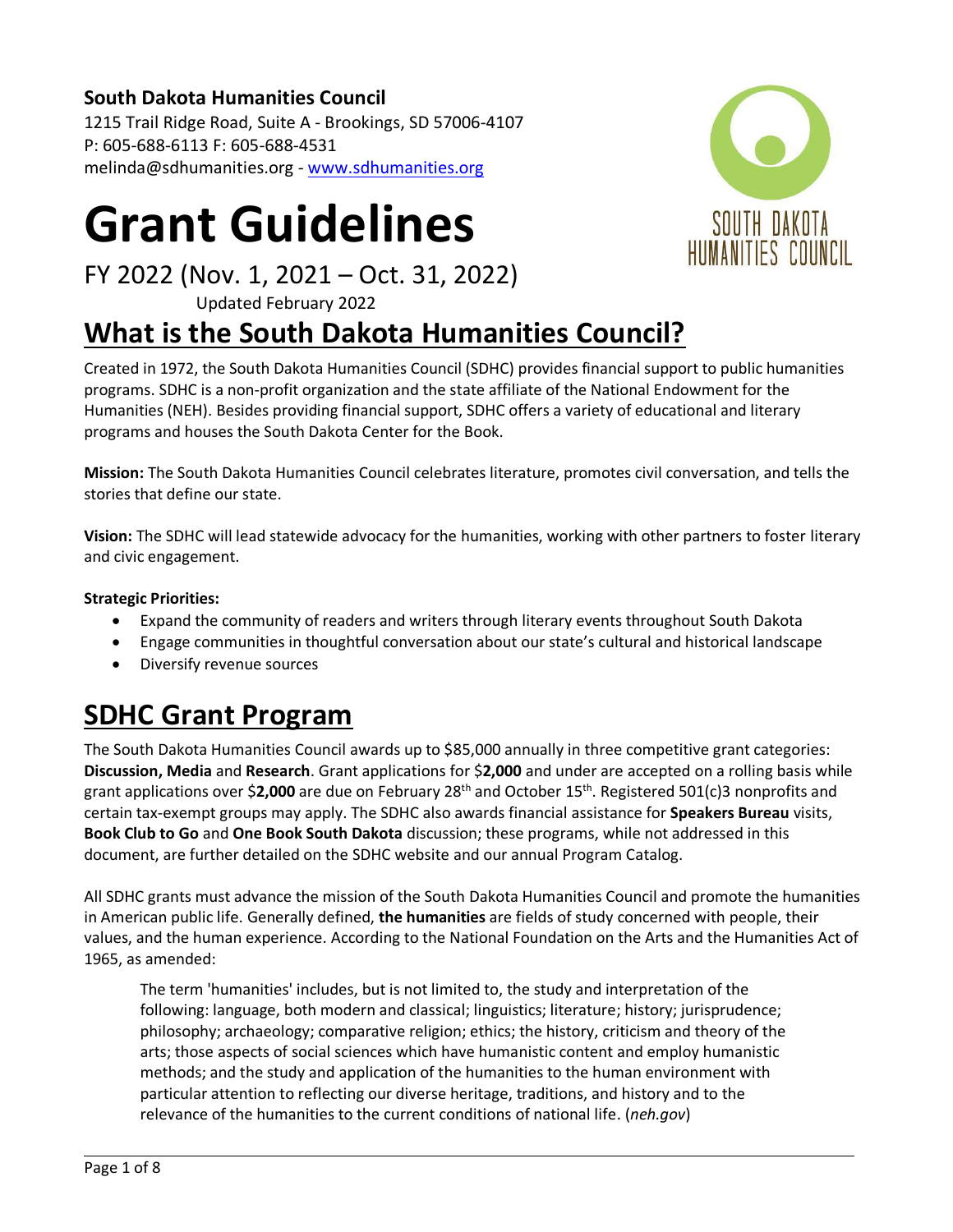Because we live and work on the homeland of the people of the Oceti Sakowin (Lakota, Dakota, and Nakota), SDHC strives to acknowledge the stories of our state's Indigenous people in all we do. We request that grantsponsored projects and programs include Native experiences, voices, and perspectives if appropriate. Further, all SDHC-sponsored projects must include **active participation of a humanities scholar**, defined as someone trained in a humanities discipline, earning an advanced degree, or an individual who can document their qualified experience in the humanities.

## **Are You Eligible?**

#### **Organizations typically eligible:**

- Private nonprofit organizations
- Institutions of higher education
- State and local groups, and federally recognized Indian tribal governments
- Community and cultural organizations
- Educational and professional groups
- Museums
- Libraries
- Public agencies

#### **All grant proposals must meet the following requirements:**

- The proposed project and public discussion event must take place in South Dakota.
- The sponsoring organization must not have any currently open grants with SDHC.
- The sponsoring organization must have a tax-exempt status letter (such as the 501c3 form) and a Unique Entity ID (UEI).
- The sponsoring organization must provide cash contributions (from the sponsoring organization, other organizations, or individuals) and / or in-kind contributions to match or exceed SDHC's financial assistance.

#### **Not required, but encouraged, are programs that:**

- Are free, open to the public, and attract a diverse audience.
- Promote literacy and develop reading skills.
- Offer programs in underserved geographic locations. The SDHC seeks a balanced approach to dispersing funds; please contact our office for a list of underserved counties.
- Are new projects or are submitted by organizations that have not previously received SDHC funding. Projects that have received previous funding may be considered but should have an expectation of declining financial resources for repeat applications.
- Involve scholars of the Lakota, Dakota, or Nakota nations, which make up the largest minority in South Dakota.

#### **SDHC does not fund:**

- Capital projects including equipment, land, renovation or staffing costs
- Courses, scholarships, cash awards or fellowships
- Projects in the creative or performing arts that do not have a humanities component
- Lobbying efforts or activities that advocate a political/social party, agenda or ideology
- Programs held to make a profit
- Meals, snacks, decorations
- Expenses incurred prior to receiving the grant
- Endowment or fundraising solicitations
- Proposals that do not follow SDHC guidelines
- 501 (C) 6 organizations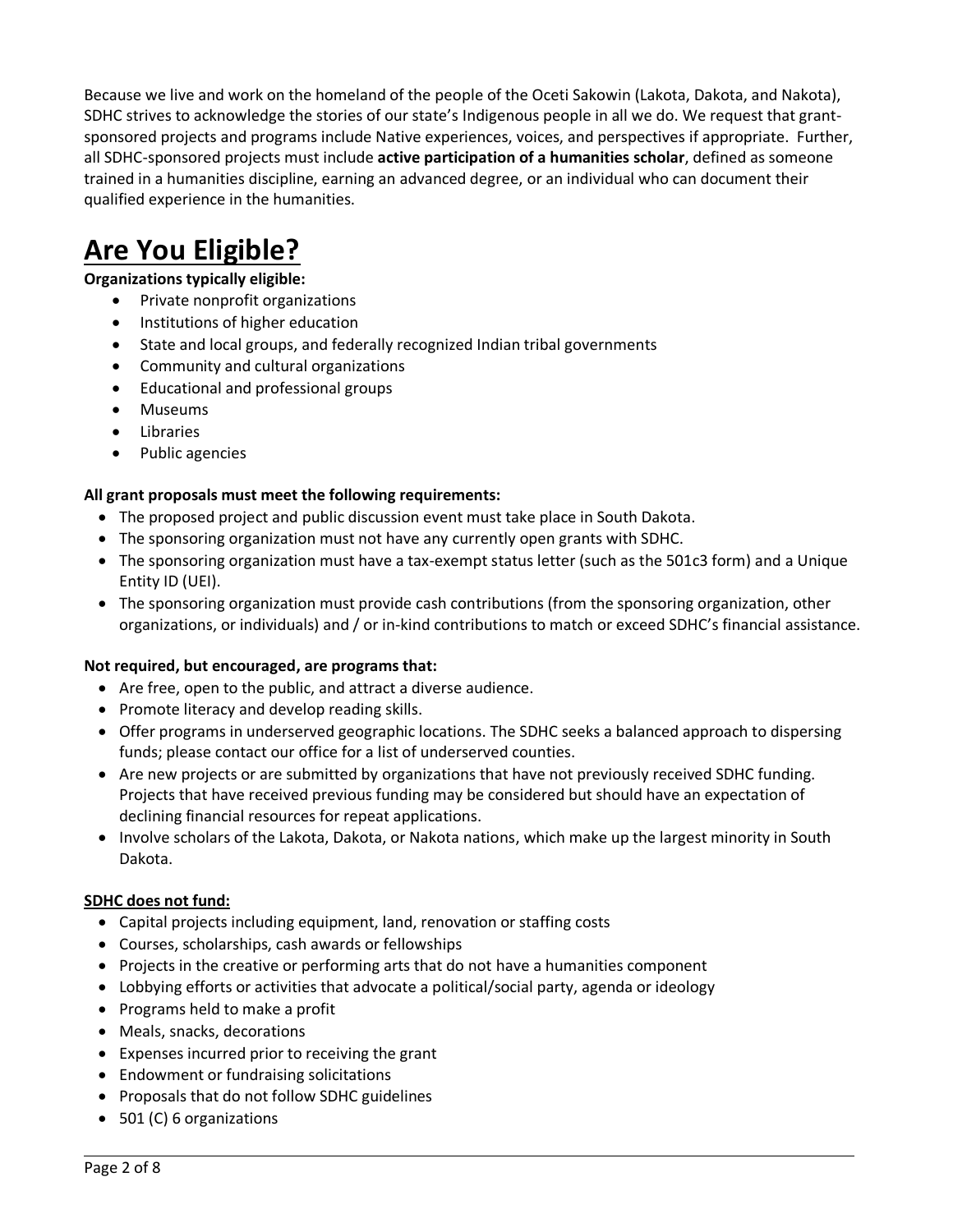# **2022 Initiative**

At present, SDHC has not selected an initiative or programming theme for 2022. If we do, we will post an announcement on our website. In that case, we may provide special consideration to grant proposals that relate to the chosen theme, although all proposals will receive fair consideration.

Regardless of subject, all SDHC-sponsored projects should be informed by humanities materials and scholarship. Projects may not advocate for a specific political view or agenda, and the conversations should actively engage South Dakotans in sharing ideas and information.

# **Grant Categories/Requirements**

**All SDHC grant applications must include a public discussion event that will engage the general public with a scholar or scholars in dialogue about the humanities.**

SDHC awards grants in three program categories. These categories are distinguished as such:

- 1) **Discussion –** These programs include opportunities to engage the general public with a scholar or scholars during one or more public events such as conferences, festivals, lectures and invited speaker presentations.
- 2) **Media –** These projects offer an opportunity to engage the public with a scholar or scholars during one or more public events related to the creation of a media project. They would include such elements as humanities-related documentary films, radio and television productions, exhibits, website and social media projects, mobile web applications, and publications such as books or e-books. If a media program is approved, the grantee will be required to sign a contract covering copyright, distribution, credits and disclaimers.
- 3) **Research** These programs encourage scholarly research in the humanities, especially topics relevant to South Dakota culture and heritage and include one or more public presentations of the research by the scholar(s).

The table below indicates deadlines and funding limits for each grant category. Note that grant proposals for **\$2,000** or less, are reviewed on a rolling basis, whereas as grant proposals for more than **\$2,000**, have Feb. 28 and Oct. 15 deadlines.

| <b>Requested Amount</b> | <b>Proposal Deadline</b> | <b>Program Date</b>                 |  |
|-------------------------|--------------------------|-------------------------------------|--|
| \$2,000 or less         | as funding is available  | at least 4-6 weeks after submission |  |
|                         |                          | after May 1 for Feb. 28 deadline    |  |
| \$2,001 to \$10,000     | Feb. 28 & Oct. 15        | and                                 |  |
|                         |                          | after Dec. 1 for Oct. 15 deadline   |  |

# **How to Apply**

All applicants must submit their proposal online by following the appropriate link under the "Grants" tab on *sdhumanities.org*. Planning materials and sample applications are available on the SDHC website. The SDHC is willing to review a proposal draft and provide feedback; if this support is needed, we request that applicants submit their draft **two weeks** prior to the submission deadline.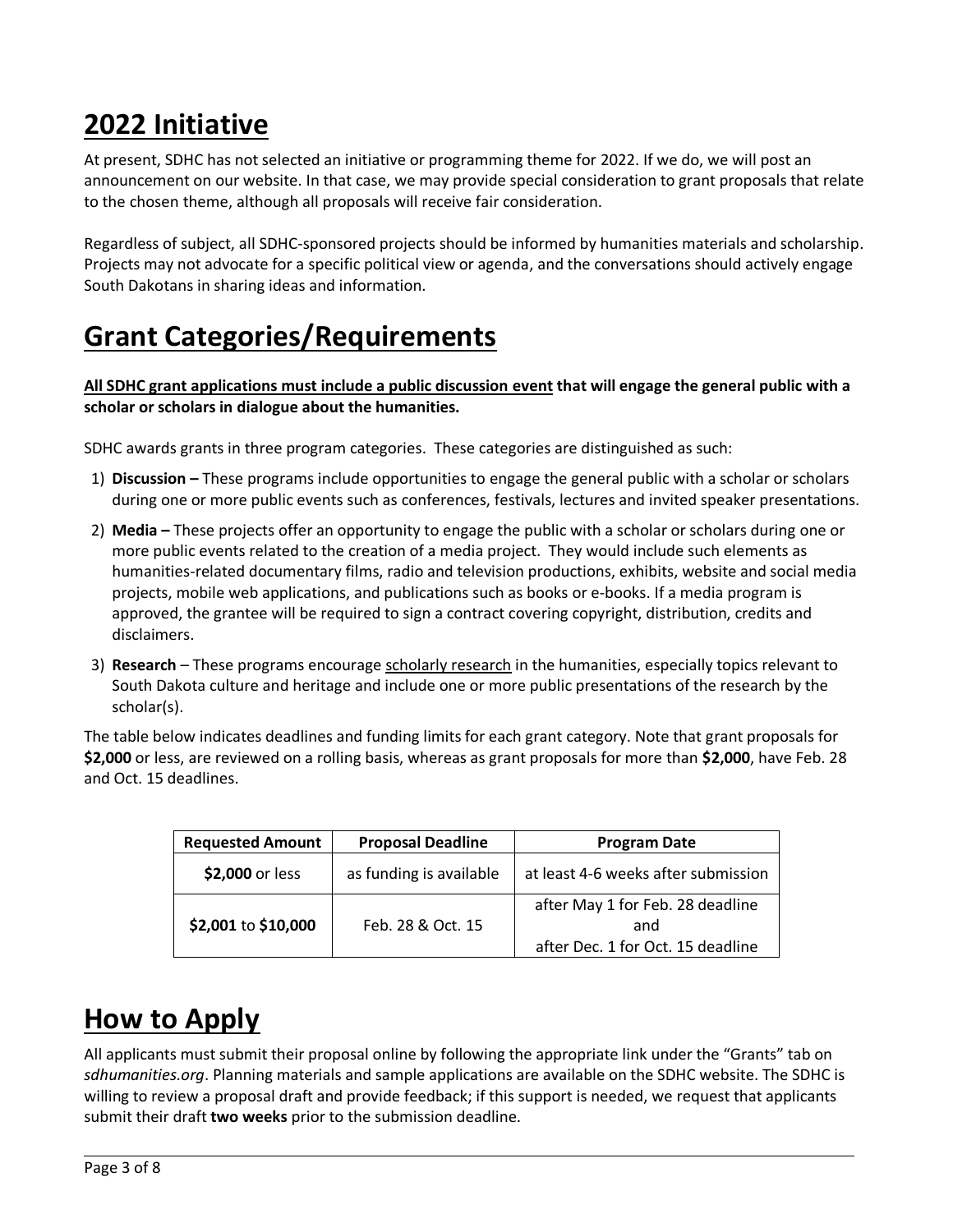# **Grant Application**

The remainder of this document is intended to supplement and clarify the data entry fields on our grant application form. The application form is composed of six sections: 1) Sponsoring Organization, 2) Program Information, 3) Program Narrative, 4) Scholars & Support, 5) Program Budget, and 6) Contacts & Signatures. These sections are detailed below, and a sample can be found at sdhumanities.org. Appended to the end of this document is the SDHC Budget Form, which is required of all applications.

**Please note:** Once an online application is started it *must* be completed as it will *not* be saved for completion at a later time. If you are unable to complete the application, you will need to start a new one when you are ready. You can find a "Grant Application Template" on our website which provides all of the required fields so you know what information is needed in order to complete the online application.

### **1. Sponsoring Organization**

#### **What is the Sponsoring Organization?**

This must be a nonprofit or public organization that administers the financial portion of the grant. If an award is made, the sponsoring organization needs to provide SDHC with a W-9, as checks will be paid to this organization.

### **2. Program Information**

#### **Brief description of project:**

This section provides the reader with an overall sense of the project. Please keep your response to 100 words or less.

### **3. Program Narrative**

#### **Describe the sponsoring organization.**

Describe your organization's history and mission. When applicable, discuss your programming initiatives and organizational structure. Finally, detail the capability of your organization to conduct the proposed project effectively.

#### **What is the proposed project?**

In this section of the grant application, discuss in detail the format and facilitation of your project, including your goals and methods for achieving those goals. For **Discussion grants**, include the location of the event(s), date, and a time schedule that includes speakers/scholars and topics they will address. For **Media grants**, describe plans for the project's completion and its public use, as well as the location, date and time for the public event(s) of the final product. For **Research grants**, include an outline of proposed activities, noting where the research will be conducted (archives, library, etc.), the subject of the research, and a projected end date for the project. Include the location, date, and time of the public presentation(s).

#### **Explain how your project advances the mission of the South Dakota Humanities Council and promotes Humanities in American public life.**

Explain why you are seeking support from SDHC for this project, how your organization's mission aligns with that of the SDHC, and how your project will forward the goals of celebrating literature, promoting civil conversation, and telling the stories that define our state.

#### **Who is your intended audience?**

Estimate the number of people that will attend the event. Also include a promotion plan, stating how the program(s) will be publicized and how SDHC and NEH will be credited for their contribution, should the grant be awarded.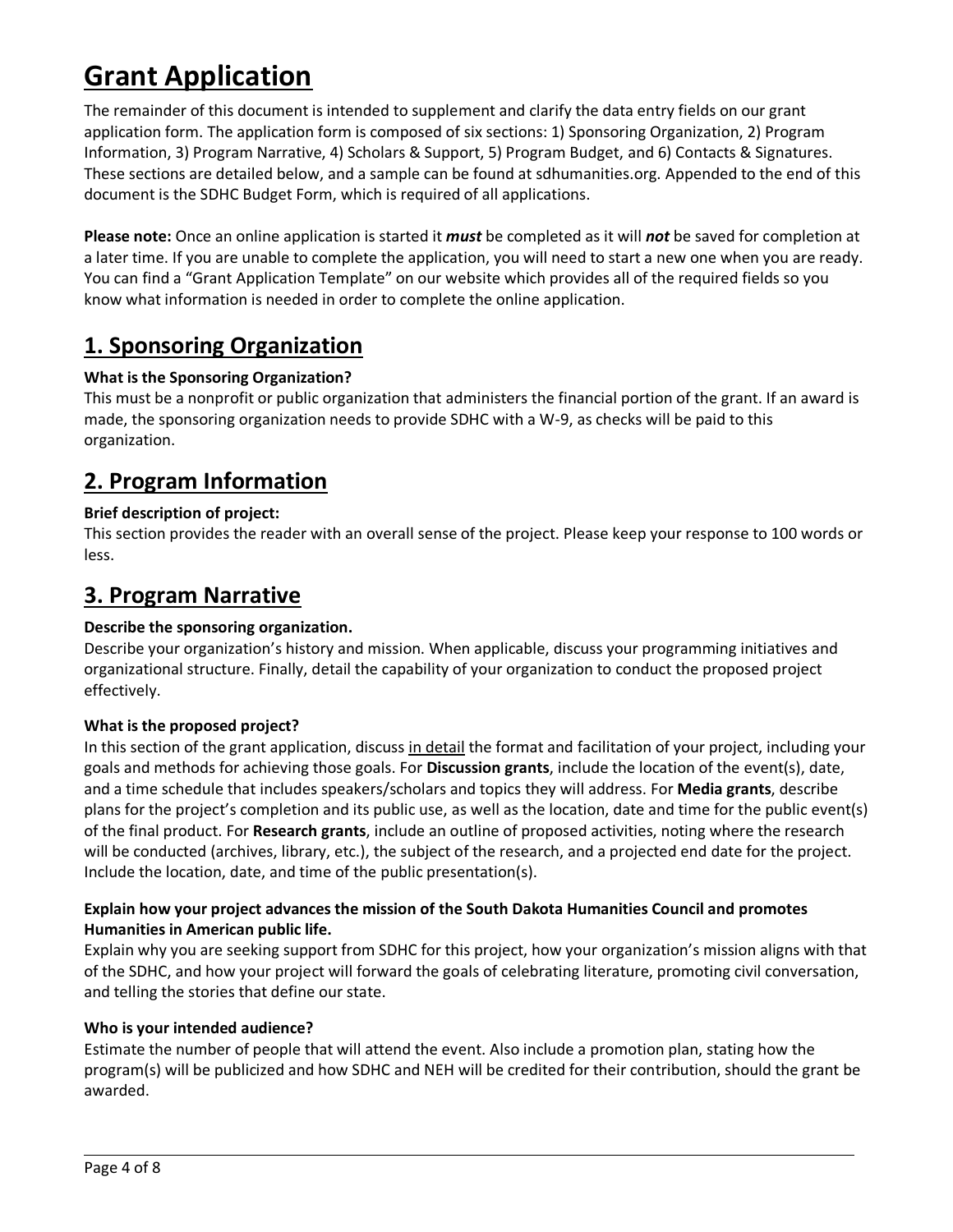### **4. Scholars & Support**

#### **Who are the humanities scholars involved and what are their credentials? What will they contribute to the proposed activities?**

Provide a brief profile of the humanities scholars participating in your project. As noted previously, we define humanities scholars as those trained in a humanities discipline, earning an advanced degree, or an individual who can document their qualified experience in the humanities. Please upload a two-page maximum scholar CV on the application form. If project scholars or other personnel are employees of the Sponsoring Organization, the stipend awarded to them must be documented separately from their regular pay. Furthermore, if documentation is shown through a line item on a pay stub, any sensitive employee information should be redacted before submitting the document. Salary or wage expenditures should not include services provided as part of regularly assigned duties.

#### **Will other organizations be involved in this project? If so, please describe each organization and explain its involvement.**

List other organizations assisting in the project. These might be partner organizations that provide programming assistance, volunteer or paid labor, partners, co-sponsors, or groups providing cash and/or in-kind contributions. This section of the application form has a space to include letters of support or endorsement from outside individuals or organizations.

#### **What specific goals relating to humanities programming do you propose to achieve?**

Explain the benefits of the project. Refer to the definitions of "Humanities" as stated on the first page of this Grant guidelines document. Also, please describe how you will evaluate the project to determine whether or not you have met your goals. (Note that all SDHC-supported programs require audience evaluations and an evaluation from the Project Director. For grant awards of more than **\$2,000**, programs must also submit an evaluation from an independent party, defined as someone knowledgeable on the topic but not involved in the planning or presentation of the project.) This section of the application form includes a field for uploading an additional supporting document.

### **5. Program Budget**

The budget table (appended at the end of this document) includes fields for the amount requested from SDHC, cash contributions (non-SDHC), and in-kind (donated) contributions. SDHC will cover up to one-half the total cost of the project. Cost share shows how federal funds are being matched by local community support and are an important requirement in NEH grantmaking. Applicants' total cost share, (cash and in-kind donations combined) must equal or exceed the amount requested from SDHC. For example, if you request \$1,000 from SDHC, the other two columns must equal \$1,000 or more. Do not include any cash or in-kind costs that have been, or will be, counted as match on any other award of **federal** funds.

**Indirect Costs.** SDHC will honor valid federally negotiated indirect cost agreements (NICRA) for Project Administration **if the applicant organization can provide a copy of the NICRA for review along with the application.** This NICRA must be current, not expired, and the effective date for the rate must be applicable to the period of the grant. NEH activities most regularly fall within "Other Sponsored Activities" under the "Applicable To" column on the NICRA. Applicant organizations may not apply a research rate to their indirect costs. If an event is scheduled to occur off campus, the applicant organization is advised to read the definition of "off campus" that is provided in their individual rate agreement, since this definition varies and is sometimes very specific.

If the applicant organization chooses to not use the full indirect cost rate, as an SDHC expense, or to waive the indirect cost rate, they may include this as a cash contribution. The grantee in turn stipulates that the amount provided as a cash contribution is in keeping with its normal procedures for computing such costs.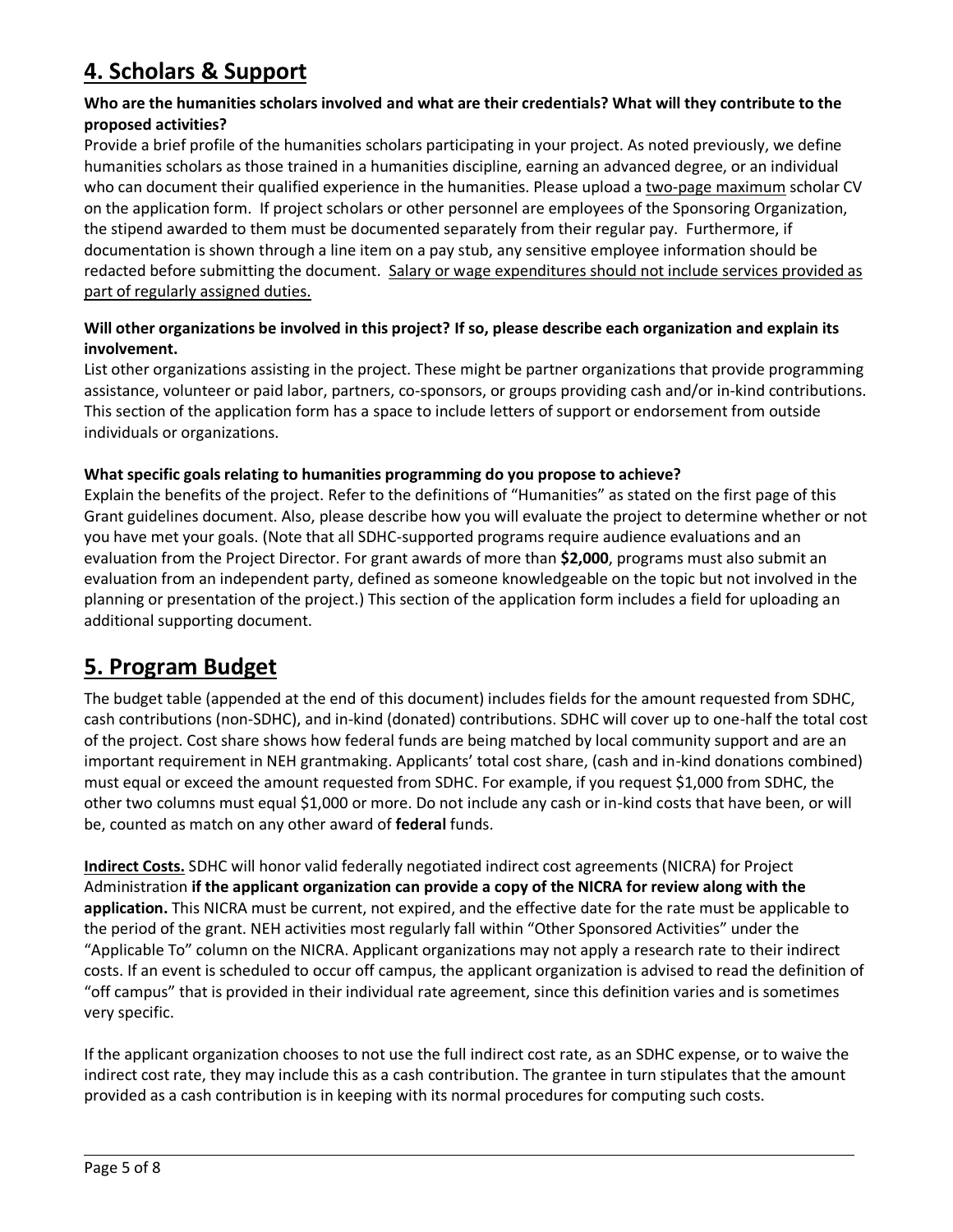If the applicant organization does not have a NICRA, they may elect to include no more than 10% of the SDHC subtotal for Project Administration.

The term **cash contribution** refers to actual money spent for the project, either by the sponsoring organization, other organizations, or individuals. This may include salary, travel, purchase and use of office supplies, facilities/equipment rental—anything being paid for but not being paid for by SDHC.

The term **in-kind contribution** refers to the dollar value of donated services, such as donated scholar time and/or travel, volunteer labor, donated meeting space, equipment, or supplies - anything that is an integral part of your project and that is contributed or discounted for the project. The NEH is interested in knowing the resources that were used to create your project that were not paid, yet were necessary for its successful completion, and we appreciate your care in thoroughly reporting these figures. While you will be able to best determine the value of these elements, as a beginning point, SDHC suggests in-kind **volunteer time** to be reported as \$25/hour, while in-kind **volunteer scholar time** can be reported as \$60/hour or \$480/day. **Donated meeting space** can be reported as an in-kind contribution of \$400/day.

As the budget form indicates, the South Dakota **state rate for travel** is \$0.42/mile. We reimburse for in-state travel, but not out-of-state travel. Food expenses are typically not covered by SDHC, but exceptions can be made for **per-diem allowances**.

**You must provide a complete and detailed rationale of your budgeting plans. Inadequate budget detail may result in rejection of the grant application.**

### **6. Contacts & Signatures**

In this final section of the grant application, you will identify and provide contact information for the administrator of your proposed project. The **Project Director** is the person who manages the overall project, serves as the contact person with SDHC and submits final evaluation reports. The **Fiscal Agent** is the person who manages grant funds and prepares and submits the final financial report. The Fiscal Agent must be affiliated with the sponsoring organization and **cannot** be the same person as the Project Director. Finally, the **Authorizing Official** is the person with authority to sign the application on behalf of the organization.

**Note:** SDHC recipients as of October 1, 2010 must be on file with the Central Contract Registration, a database for the U.S. Federal Government. You will need to acquire a DUNS (Data Universal Numbering System) number from this agency. Although not required, recipients are also encouraged to maintain active System for Award Management (SAM) registration. The National Endowment for the Humanities Catalog of Federal Domestic Assistance number is 45.129. Thank you!

If you have further questions about the SDHC grants program not answered in the guidelines, please contact SDHC Grants Coordinator Melinda Berdanier at melinda@sdhumanities.org, or the main office at 605-688-6113.

### **Thank you for applying for a grant from the South Dakota Humanities Council.**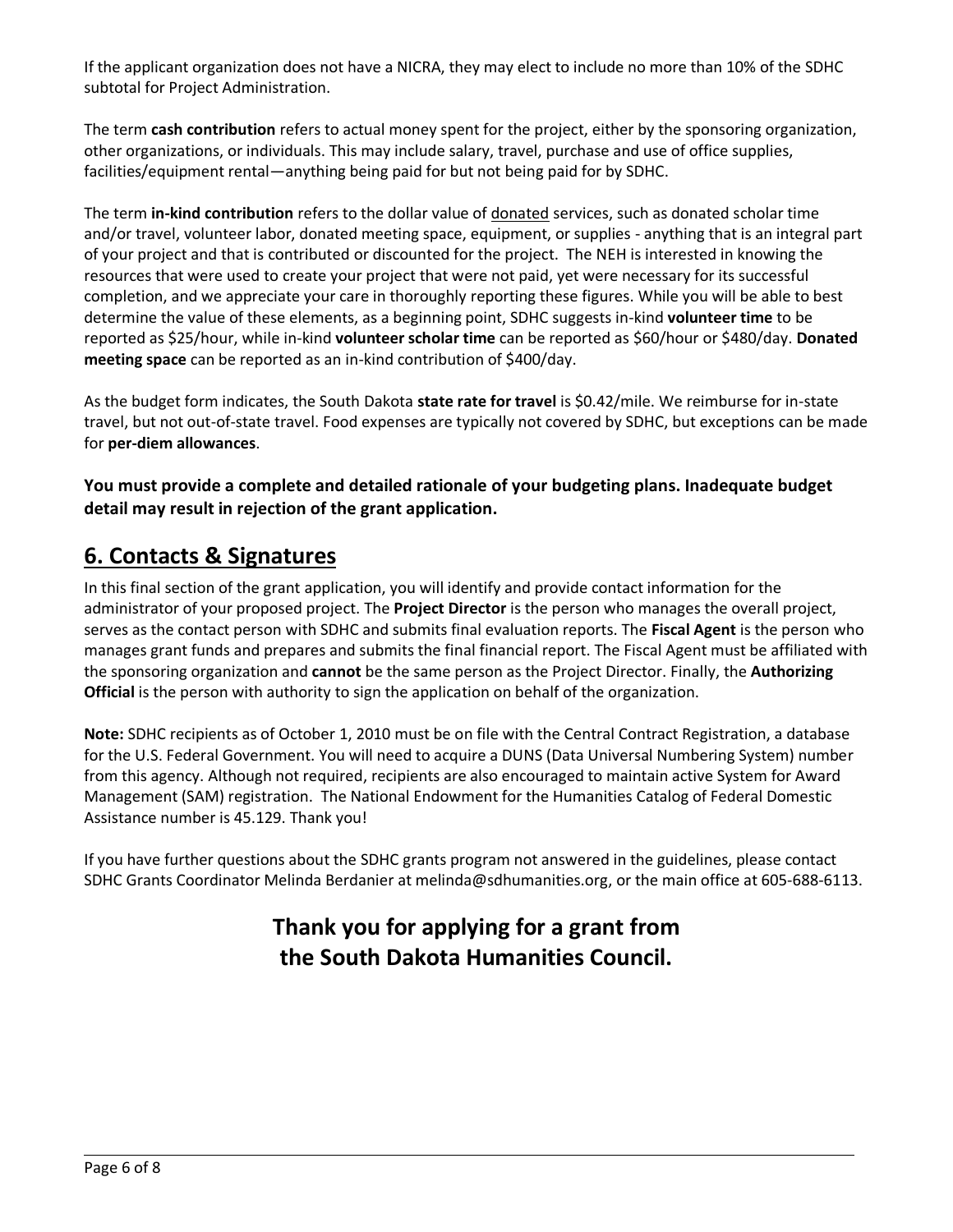### **South Dakota Humanities Council Budget Form**

Program Name:

Project Director:

**Page two of this document provides definitions and budgeting suggestions.**

|                                                  | <b>SDHC</b><br>Contribution | Cash<br>Contributions<br>(non-SDHC) | In-Kind<br>Contributions<br>(Donated) | <b>TOTAL</b> |
|--------------------------------------------------|-----------------------------|-------------------------------------|---------------------------------------|--------------|
| <b>Scholars</b>                                  |                             |                                     |                                       |              |
| <b>Other Personnel</b>                           |                             |                                     |                                       |              |
| Travel                                           |                             |                                     |                                       |              |
| <b>Office Supplies</b>                           |                             |                                     |                                       |              |
| Printing / Advertising                           |                             |                                     |                                       |              |
| Postage                                          |                             |                                     |                                       |              |
| <b>Facilities Rental</b>                         |                             |                                     |                                       |              |
| <b>Equipment Rental</b>                          |                             |                                     |                                       |              |
| Evaluation                                       |                             |                                     |                                       |              |
| Other                                            |                             |                                     |                                       |              |
| <b>SUBTOTAL</b>                                  | $\ast$                      |                                     |                                       |              |
| Indirect Costs/<br><b>Project Administration</b> |                             |                                     |                                       |              |
| <b>TOTAL</b>                                     |                             |                                     |                                       |              |

**\* See explanation on next page** 

**You must provide a complete and detailed rationale of your budgeting plans. Inadequate budget detail may result in rejection of the grant application.**

**If applicable, explain any expenses categorized as "Other."**